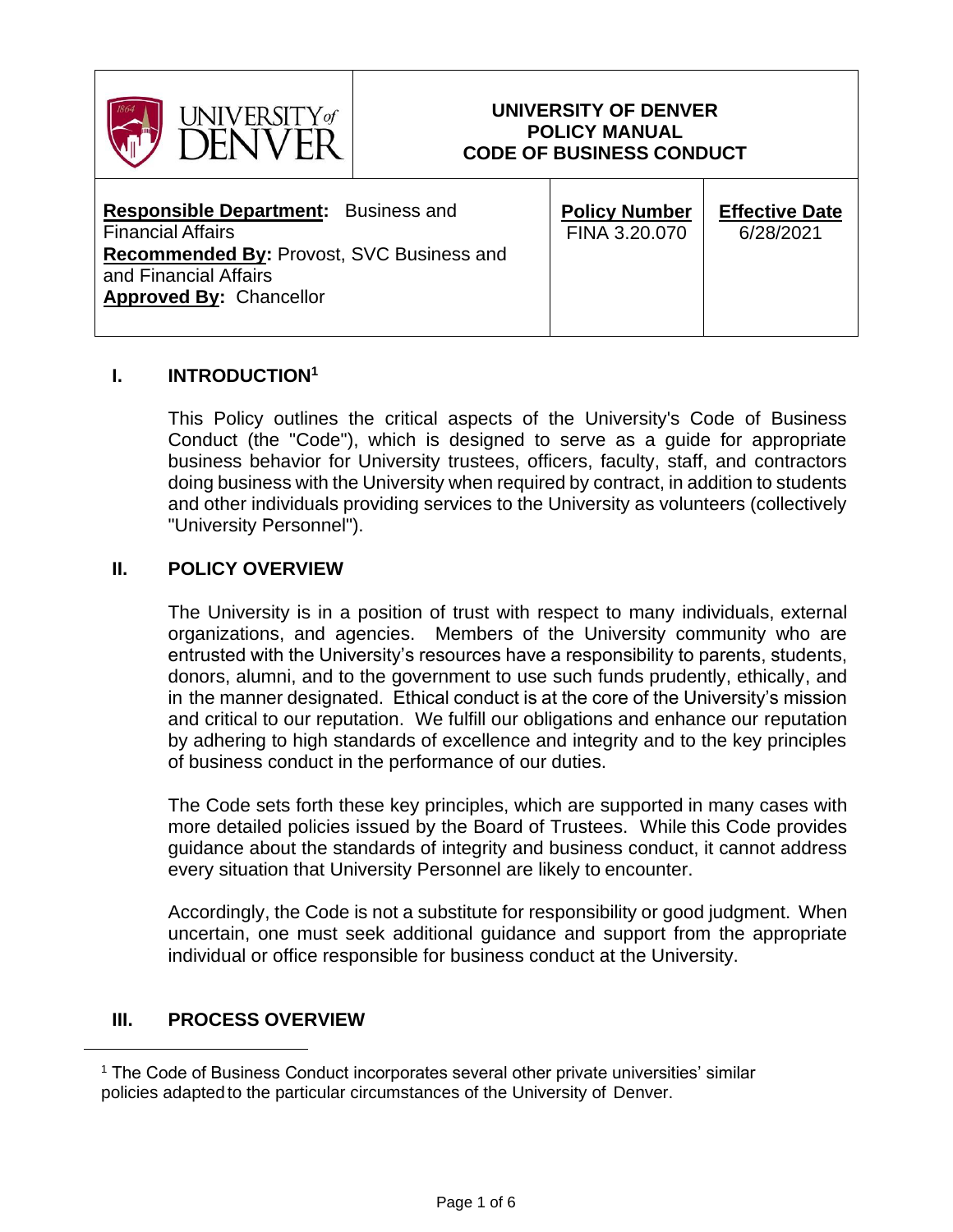### **A. Compliance with Laws and Regulations**

The University will transact its business in compliance with the laws and regulations of the jurisdictions in which it does business. In any instance where University policies appear difficult to interpret or apply, University Personnel should contact the University office which has oversight responsibility for the policy, the Associate Provost for Research, the Associate Provost for Graduate Studies, the Dean of the relevant school, the Provost or the Vice Chancellor of the relevant area.

Questions about interpretation or application of laws and regulations should be referred to University Counsel.

### **B. Compliance with Contractual and Grant Obligations**

In addition to laws and regulations, the University takes seriously its contractual obligations to donors, the government, suppliers and others. The University will adhere to its contractual requirements and, unless they are excused, will fulfill its contractual obligations. In any instance where particular contractual or grant requirements are difficult to interpret or apply, University Personnel should first consult with the department's senior administrator or the officer that signed the contract or grant on behalf of the University. Additional assistance can be obtained from the Associate Provost for Research, the Associate Provost for Graduate Studies, the Dean of the relevant school, the Provost or the Vice Chancellor of the relevant area. Questions about interpretation or application of contractual or grant obligations should be referred to Office of General Counsel.

#### **C. Compliance with Standards of Ethics and Integrity**

The University recognizes that it must earn and maintain a reputation for integrity that includes, but is not limited to, compliance with laws and regulations and its contractual obligations. Even the appearance of misconduct or impropriety can be damaging to the University. Accordingly, when the University's business activities are not the subject of specific laws or regulations, the reasonable and customary standards of ethics, fairness, honesty, and respect for the rights of others will govern the conduct of University Personnel at all times. Each situation must be examined under these standards and will be judged accordingly.

#### **D. Individual Responsibility**

Ethics and integrity are the responsibility of each individual. Therefore, University Personnel are individually responsible for conduct consistent with this Code and the University's policies. All supervisory positions must assume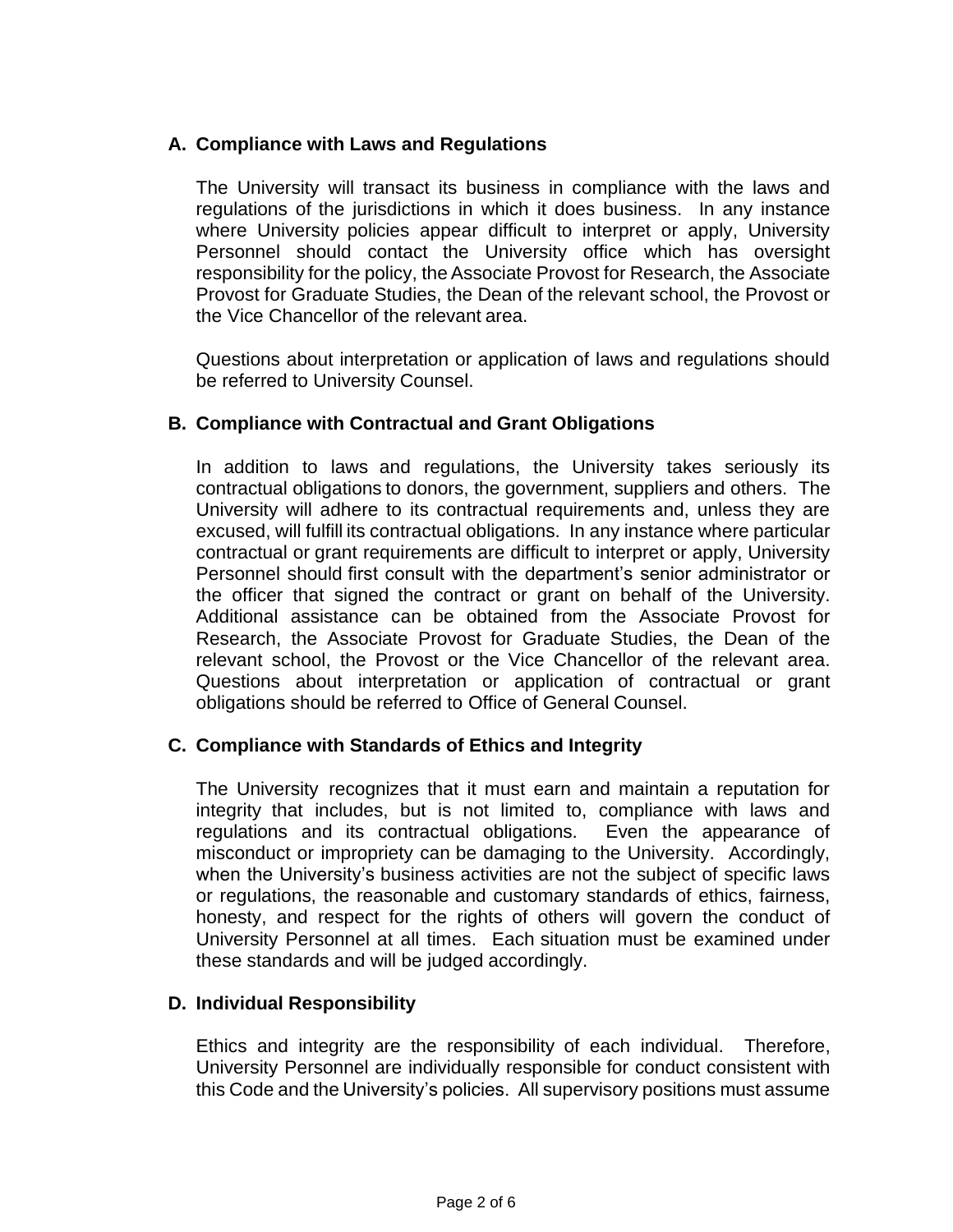responsibility for ensuring that their conduct and the conduct of those they supervise complies with this Code.

# **E. Reporting of Suspected Violations**

All University Personnel should report suspected violations of applicable laws, regulations, government contract and grant requirements, or this Code. Reporting should normally be made initially through the Office of Internal Audit. Alternatively, reports may be made to a higher level of management. Such reports may be made confidentially, and even anonymously, although the more information given, the easier it is to investigate the report. When reports are made through standard management channels, the person receiving the report of suspected violations must report the incident to the Office of Internal Audit. The Director of the Office of Internal Audit, in coordination with the Office of General Counsel, as appropriate, will conduct an investigation to determine if the suspected violations are valid. The Director of the Office of Internal Audit will also review all reports of suspected violations with the Director of Enterprise Risk Management to determine whether any matter must be communicated with one or more of the University's insurance carriers. All instances of significant violations by University Personnel will be reported to the Audit Committee of the Board of Trustees.

Good faith reporting such concerns will not jeopardize anyone's employment. All University Personnel should cooperate fully in the investigation of any suspected violations.

# **F. Equal Opportunity and Sexual Harassment**

The University is committed to the principle (and laws and regulations) of equal opportunity in education and employment regardless of a person's age, color, disability, gender, national origin, sexual orientation, religion, veteran's or marital status. The University also strives to provide an environment that is free of any type of harassment on the basis of the above classifications. Therefore, the University will not tolerate discrimination or harassment of any kind by University Personnel. Specific procedures are listed in University Policy 3.10.010 *Discrimination and Harassment* that seek to prevent, correct, and discipline behavior that violates this Code and the University's policies. The University has other established procedures described in University Policy 3.10.060 *Employee Grievance Process* that should be followed when reporting workplace grievances that do not involve suspected violations of laws, regulations, etc.

### **G. Conflicts of Interest**

University Personnel are responsible for performing their duties in good faith and in the best interests of the University. University Personnel should be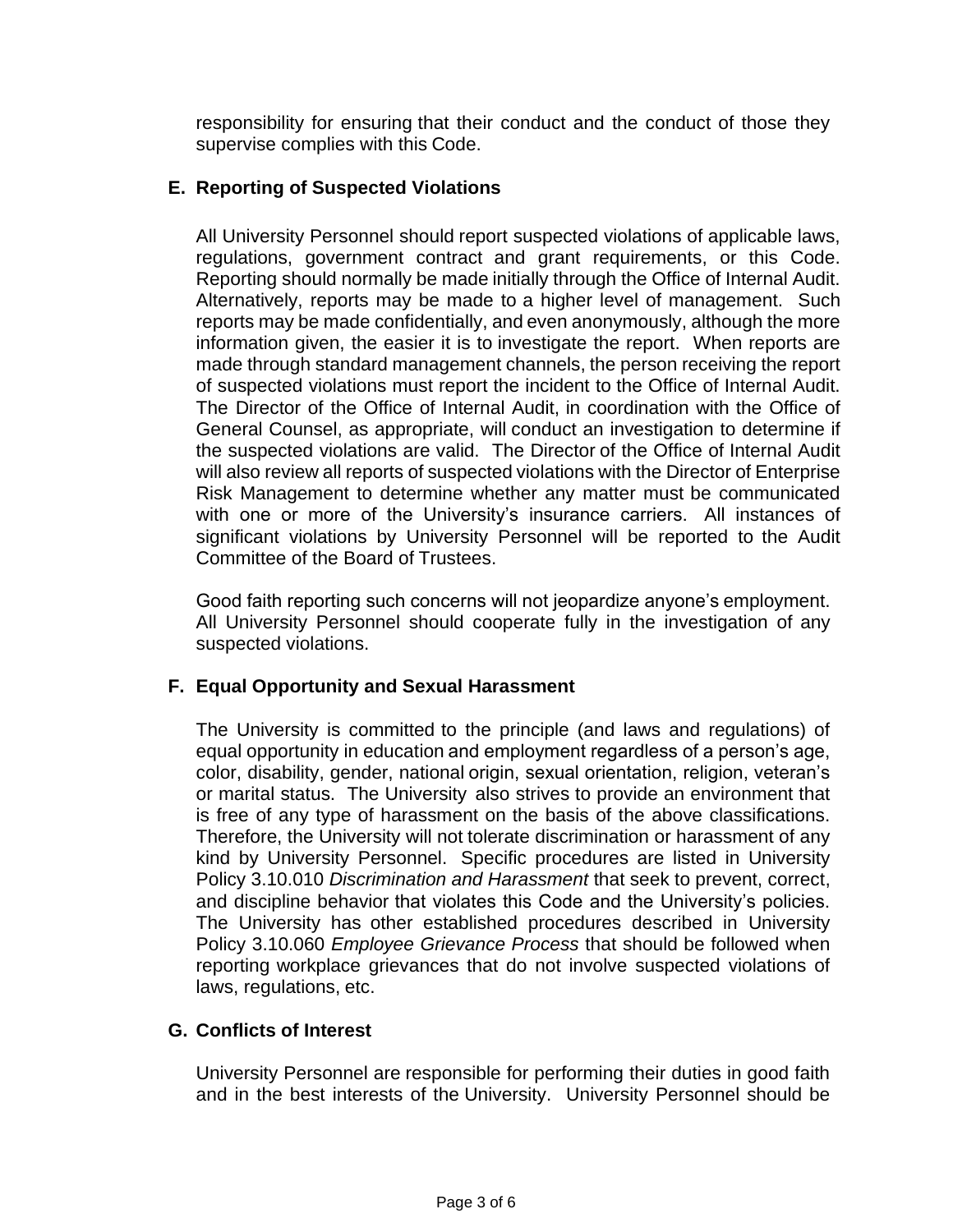sensitive to situations that could raise questions of potential or apparent conflicts between personal interests and the University's interests. Generally, a conflict of interest exists when an individual acting on behalf of the University obtains improper personal gain for themselves or for another party, or when a particular action has an adverse effect on the University's interests.

Specific policies exist that define conflicts of commitment and interest and provide direction to University Personnel in situations where potential or actual conflict of interests exists. *See* University Policy 3.20.060 *Conflict of Interest*, and Office of Research Sponsored Programs departmental policy *Conflict of Interest* relating to certain federal grants and contracts.

### **H. Confidential Information**

The University is entrusted with many kinds of confidential, proprietary and private information. It is imperative that those who have access to this information not make any unauthorized disclosures of the information, either during or after employment.

### **I. Gratuities and Kickbacks**

# **1. Government Officials**

University Personnel shall not give, offer or promise anything of value to any government official to enhance relations with that official or the government, regardless of whether that official is in a position to influence any government decision with respect to the University or its activities. This includes, but is not limited to entertainment, meals, refreshments, gratuities or gifts. Lawful contributions by individuals to political candidates or political parties permitted under the Federal Election Campaign Laws are not restricted or prohibited by this Code.

### **2. Government Contractors and Others**

University Personnel shall not give, offer or promise anything of value to any government prime contractor, subcontractor, or others for the purpose of improperly obtaining or receiving favorable treatment. Nor shall University Personnel solicit or accept anything of value from any government prime contractor, subcontractor, or others for such a purpose.

### **3. Items of Nominal Value**

Receipt of items of nominal value on an infrequent basis is acceptable under circumstances described in University Policy 3.20.060 *Conflict of Interest*. Such items commonly considered acceptable are meals, individual sporting event tickets, and inexpensive entertainment. Cash of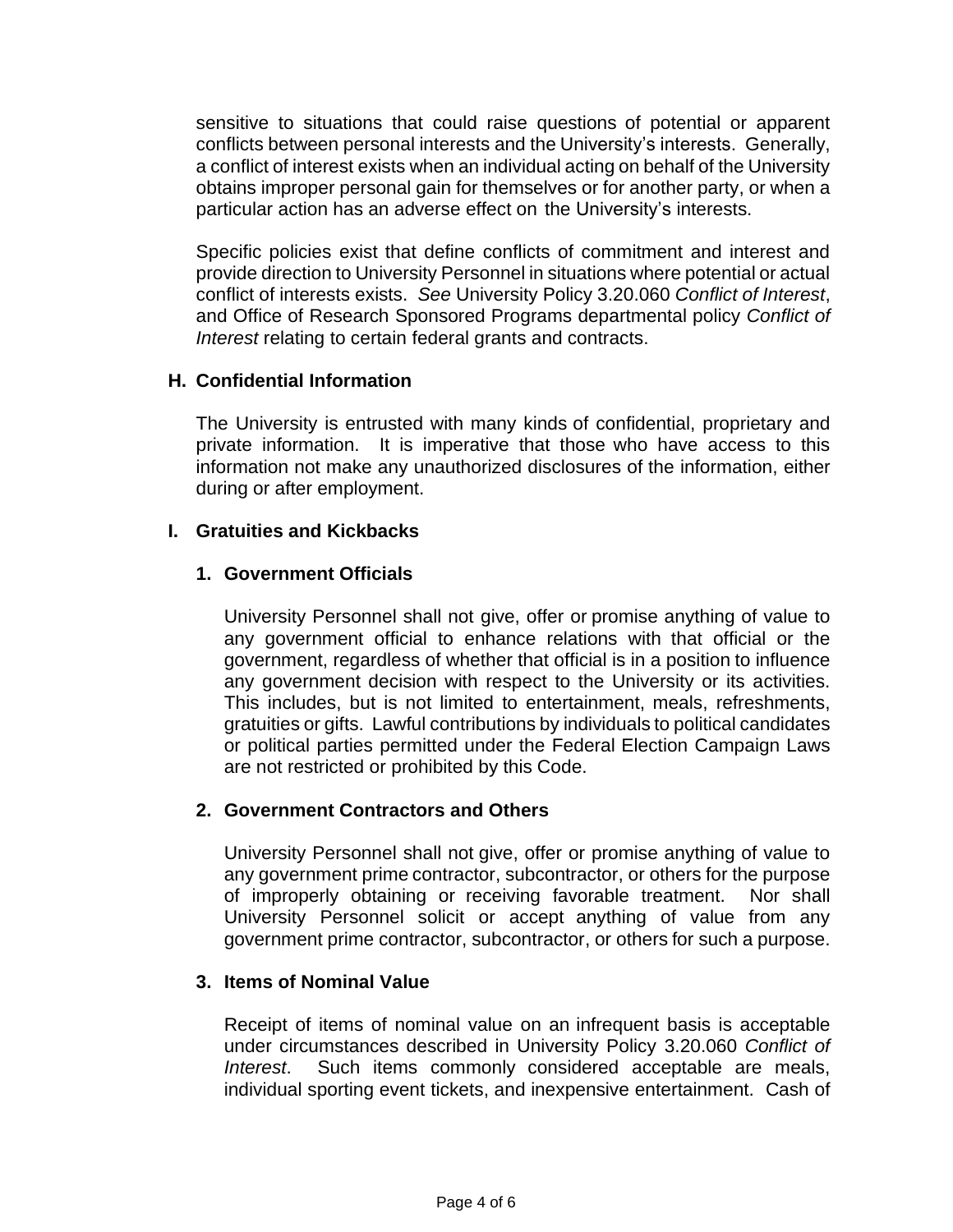any amount should be declined and items greater than a nominal value should be declined or referred to the Vice Chancellor for University Advancement.

### **J. Proper Accounting and Related Responsibilities**

Sound business practice requires all University Personnel to assume responsibility for safeguarding the assets of the University. The following principles apply to all business activities of the University and are applicable to all University Personnel.

# **1. Complete, Accurate and Timely Recording**

All revenues generated by University activities and all expenditures for goods and services must be recorded in the University's financial records system (i.e., the general ledger and related subsystems) on a timely and accurate basis and in sufficient detail to ensure that the University's financial statements conform to Generally Acceptable Accounting Principles and that the University's direct and indirect costs charged to government grants and contracts are accurate and that unallowable costs are not charged to the government. The Controller's Office is responsible for the accuracy and integrity of the financial reporting process and should therefore be consulted on any matters relating to accounting policies and procedures. The Controller's Office or the Office of Research and Sponsored Programs should be consulted on matters relating to allowable costs or allocation of costs to government grants or contracts.

### **2. Budget Managers' Authority and Responsibility**

Authority and responsibility for budgetary control of the University's resources are vested in Budget Managers who are designated by the Provost or appropriate Vice Chancellor, as provided in Policy 2.10.020 *Budgetary Responsibility and Structure*. While budget authority may be delegated by the Budget Manager, the manager is responsible for the accuracy and integrity of the financial transactions and reporting thereof within the scope of the manager's authority. Budget Managers must ensure that the following policies are adhered to:

- **i.** The use of University funds or assets for any personal purpose, unless clearly incidental, or for unlawful purpose is prohibited.
- **ii.** Bank accounts are not to be established by anyone without the approval of the Board of Trustees.
- **iii.** No commitments of University resources or the creation of an obligation to provide University services shall be made by anyone